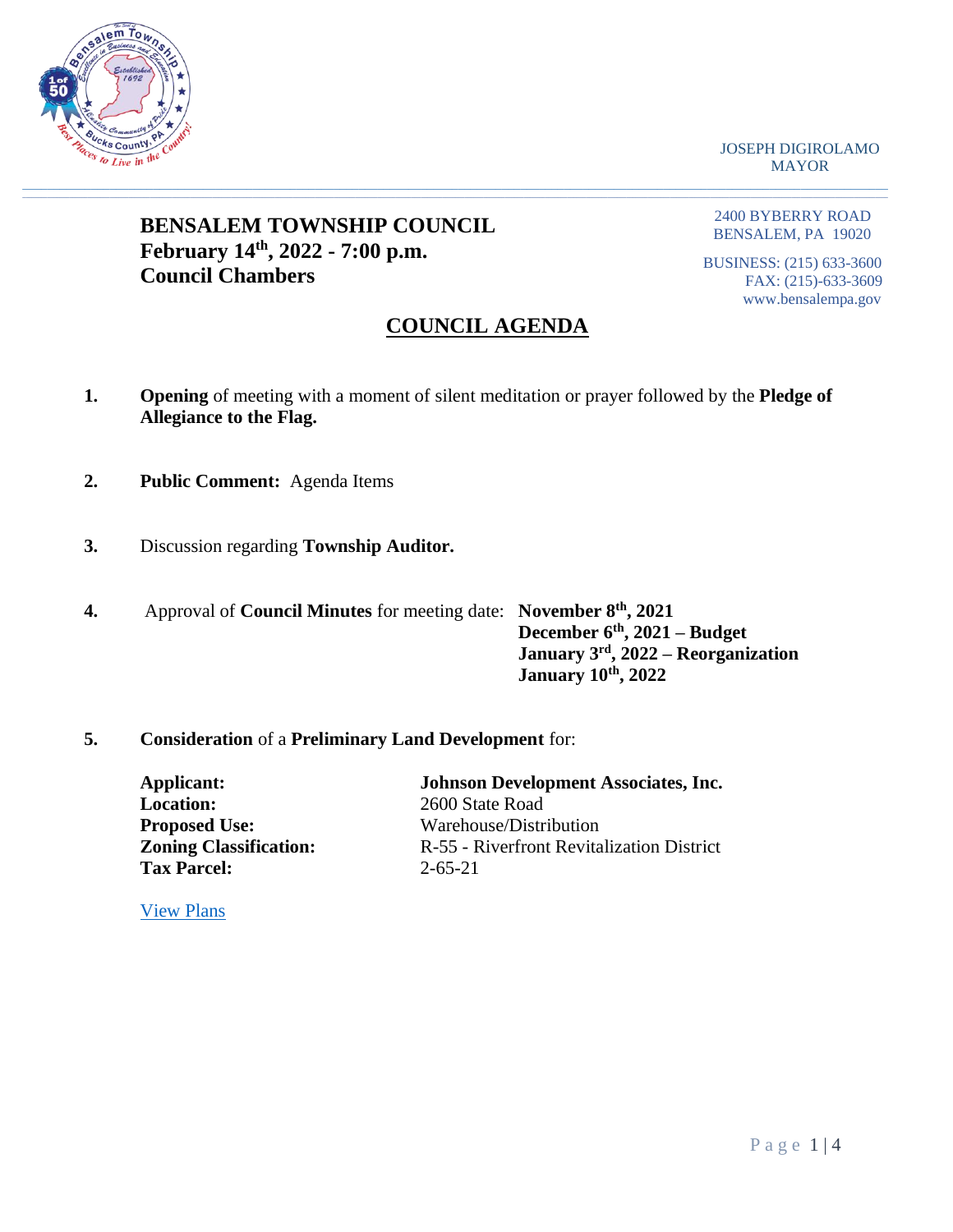**Applicant: 4020 Mechanicsville Rd, LLC Location:** 4020 Mechanicsville Road **From Zoning Classification:** R-11 - Residential **To Zoning Classification:** R-1 - Residential **Tax Parcel:** 2-33-78-2

[View Plans](https://www.bensalempa.gov/uploads/2/4/9/3/24936441/mechanicsville_rd_4020_-_rezoning.pdf)

## **7.** Consideration of a **Preliminary and Final Subdivision:**

| Applicant:                    | 4020 Mechanicsville Rd, LLC   |
|-------------------------------|-------------------------------|
| <b>Site Information:</b>      | 4020 Mechanicsville Road      |
| <b>Proposed Use:</b>          | <b>Single Family Dwelling</b> |
| <b>Zoning Classification:</b> | R1 & R11 - Residential        |
| <b>Tax Parcel:</b>            | 2-33-77 & 2-33-78-2           |
|                               |                               |

[View Plans](https://www.bensalempa.gov/uploads/2/4/9/3/24936441/mechanicsville_rd_4020_-_revised_prel-final_ld.pdf)

**8.** Consideration of a **Conditional Use** for a **Self-Storage Building** and a **Preliminary and Final Land Development:**

| Applicant:                    | <b>Industrial Investments, Inc./Willow Grove Storage, LP</b> |
|-------------------------------|--------------------------------------------------------------|
| <b>Site Information:</b>      | 4151 Street Road                                             |
| <b>Proposed Use:</b>          | Self-Storage Building                                        |
| <b>Zoning Classification:</b> | HC1 – Highway Commercial District                            |
| <b>Tax Parcel:</b>            | $2 - 1 - 14 & 2 - 1 - 16$                                    |

### [View Plans](https://www.bensalempa.gov/uploads/2/4/9/3/24936441/street_rd_4151_-_revised_ld_plan__industrial_investements_.pdf)

### **9.** Consideration of a **Preliminary and Final Subdivision:**

**Applicant: Thomas Snyder Site Information:** 2289 Green Avenue **Proposed Use:** Single Family Dwelling **Zoning Classification:** R2 **-** Residential **Tax Parcel:** 2-39-104

[View Plans](https://www.bensalempa.gov/uploads/2/4/9/3/24936441/green_ave_2289_-_revised_prel-final_sd.pdf)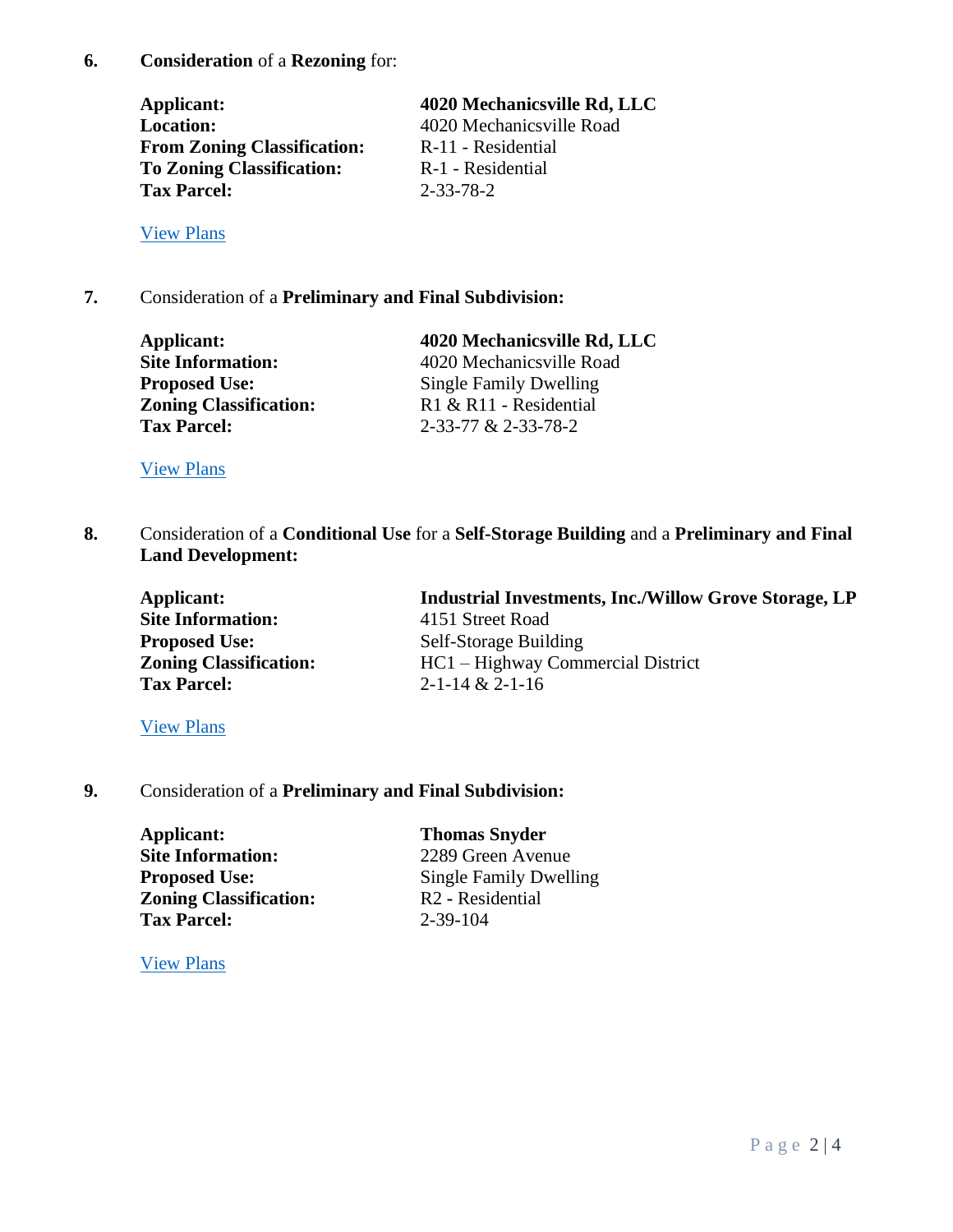| Applicant:                    | Peter J. Tantala, Tantala Associates, LLC |
|-------------------------------|-------------------------------------------|
| <b>Site Information:</b>      | 2701 Old Lincoln Highway                  |
| <b>Proposed Use:</b>          | Office                                    |
| <b>Zoning Classification:</b> | $IN$ – Institutional District             |
| <b>Tax Parcel:</b>            | $2 - 1 - 5$                               |
|                               |                                           |

[View Plans](https://www.bensalempa.gov/uploads/2/4/9/3/24936441/old_lincoln_hwy_2701_-_minor_ld__new_submission_.pdf)

**11. Consideration** of a **Land Development Extension Agreement** with:

| Applicant:         | <b>Sperduto Investments, LLC</b> |
|--------------------|----------------------------------|
| <b>Location:</b>   | 901 Tennis Avenue                |
| <b>Tax Parcel:</b> | $2 - 29 - 300$                   |

- **12.** Consideration of **Amending** the **Community Development COVID CV 3 Substantial.**
- **13.** Consideration of a **Resolution** authorizing the acceptance of a Municipal Grant Contract awarded by the Redevelopment Authority of the County of Bucks for \$165,000 for TAG.
- **14.** Consideration of a **Resolution** authorizing the acceptance of a Municipal Grant Contract awarded by the Redevelopment Authority of the County of Bucks for \$70,000 for Fire/EMS Upgrade Project.
- **15.** Consideration of a **Resolution** authorizing the acceptance of a Municipal Grant Contract awarded by the Redevelopment Authority of the County of Bucks for \$115,600 for Police Chiefs RMS Integration Project.
- **16.** Consideration of a **Resolution** pertaining to the destruction of old records of the **Building & Planning Department.**
- **17. Public Comment**
- **18. Other Business**
- **19. Next Meeting: 02/28/22 - Adjournment**

**By: Joseph Pilieri, Council Secretary**